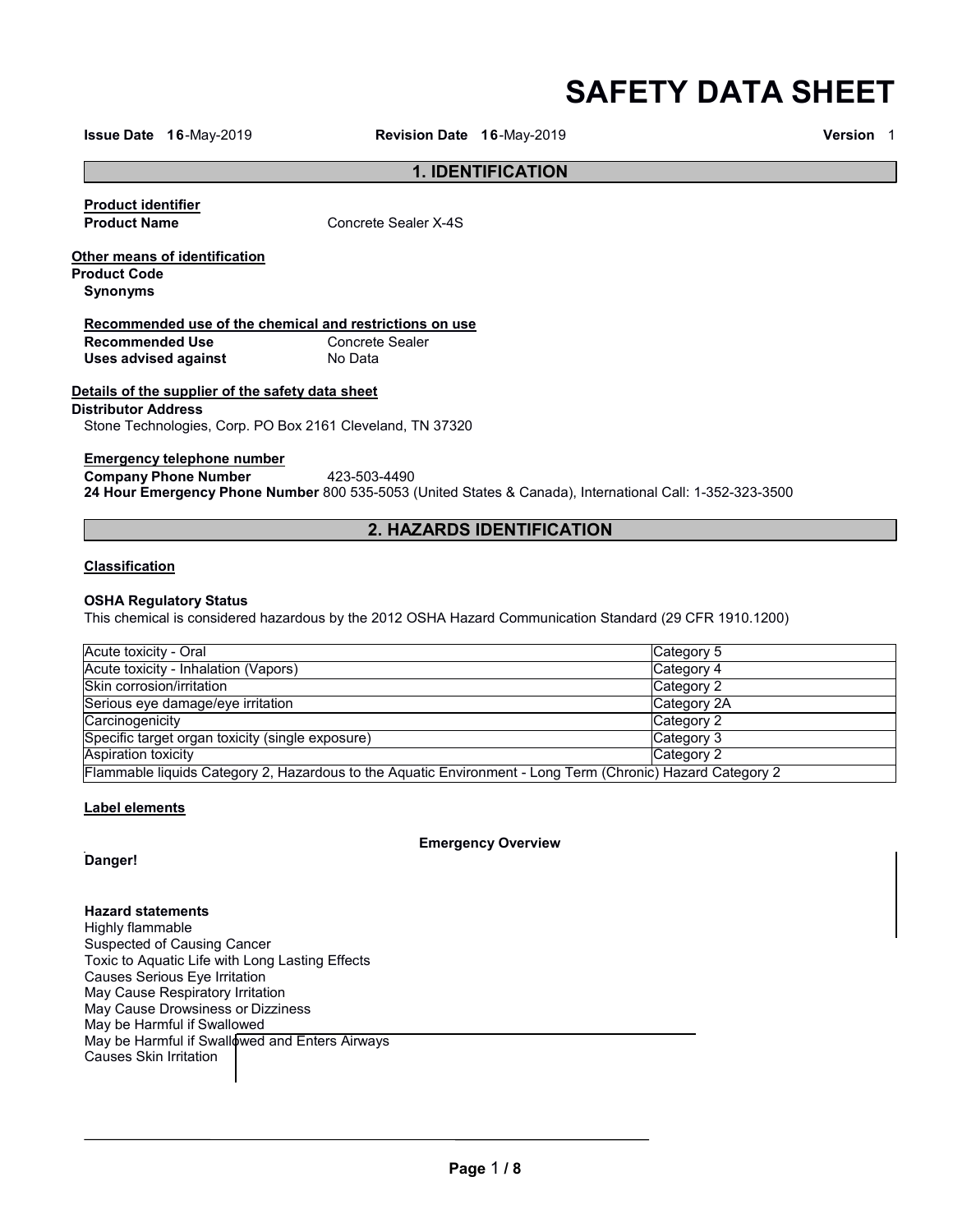

**Appearance** Transparent Liquid

**Physical state liquid Construction Construction Construction Construction Construction Construction Construction Construction Construction Construction Construction Construction Construction Construction Construction Cons** 

Liquid

## **Precautionary Statements - Prevention**

Obtain special instructions before use

Do not handle until all safety precautions have been read and understood Keep away from heat/sparks/open flames/hot surfaces. - No smoking

Keep container tightly closed

Ground/bond container and receiving equipment

Use explosion-proof electrical/ ventilating / lighting/ .? / equipment

Use only non-sparking tools

Take action to prevent static discharges

Avoid breathing dust/fume/gas/mist/vapors/spray

Wash face, hands and any exposed skin thoroughly after handling

Use only outdoors or in a well-ventilated area

Avoid release to the environment

Wear protective gloves/protective clothing/eye protection/face protection

#### **Precautionary Statements - Response**

IF exposed or concerned: Get medical advice/attention IF ON SKIN (or hair): Take off immediately all contaminated clothing. Rinse skin with water/shower If skin irritation occurs: Get medical advice or attention. IF IN EYES: Rinse cautiously with water for several minutes. Remove contacts, if present and easy to do. Continue rinsing. If eye irritation persists: Get medical advice/attention IF INHALED: Remove person to fresh air and keep comfortable for breathing. Call a POISON CENTER/doctor if you feel unwell. IF SWALLOWED: Immediately call a POISON CONTROL CENTER/doctor Do NOT induce vomiting. Take off contaminated clothing and wash before reuse In case of fire use, "alcohol resistant" foam, dry chemical, halon or carbon dioxide to extinguish. Collect spillage

#### **Precautionary Statements - Storage**

Store in well-ventilated place. Keep Cool. Keep container tightly closed. Store locked up.

#### **Precautionary Statements - Disposal**

Dispose of contents/container in accordance with local/regional/national regulations.

#### **Hazards not otherwise classified (HNOC)**

Repeated exposure may cause skin dryness or cracking

**Other Information** 

#### **3. COMPOSITION/INFORMATION ON INGREDIENTS**

#### **Substance**

| <b>Chemical Name</b> | CAS No.     | Weight-%     | <b>Frade Secret</b> |
|----------------------|-------------|--------------|---------------------|
| Dimethyl carbonate   | 616-38-6    | 60<br>30     |                     |
| Acrylic Co-Polymer   | Proprietary | 30<br>$10 -$ |                     |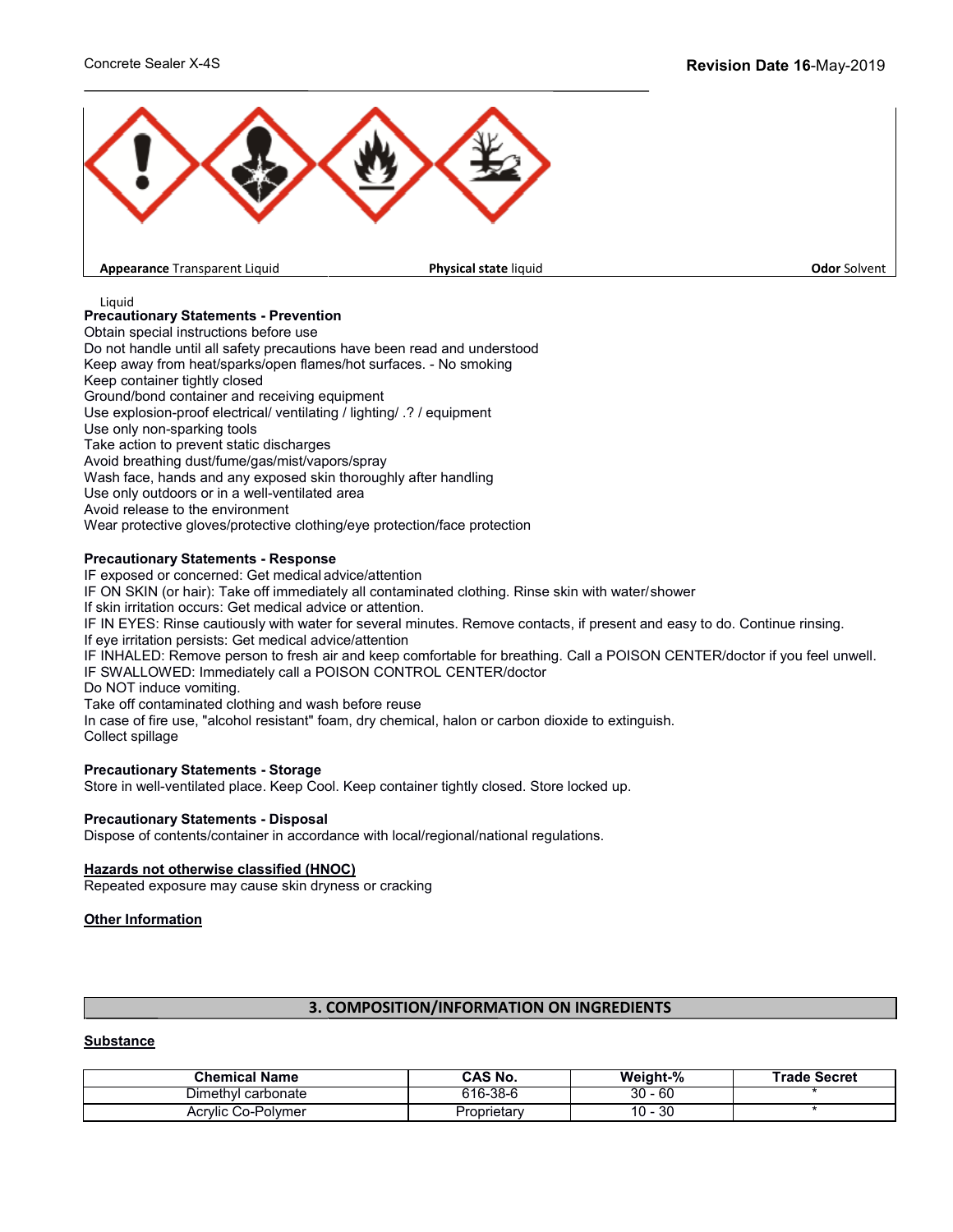| .<br>bhtha<br>≌etr<br>aromatic<br>.oleum<br>nac<br>liaht | $7-9F$<br>$\sim$<br>74<br>64<br>ാാ-ന | oc<br>10<br>υc<br>- - |  |
|----------------------------------------------------------|--------------------------------------|-----------------------|--|
| aromatic<br>troleum:<br>heavy<br>(betr<br>Napt<br>nınə   | 74<br>- 44 -<br>'nΔ                  |                       |  |

\*The exact percentage (concentration) of composition has been withheld as a trade secret.

| <b>4. FIRST AID MEASURES</b>                                               |                                                                                                                                                                                                                        |  |
|----------------------------------------------------------------------------|------------------------------------------------------------------------------------------------------------------------------------------------------------------------------------------------------------------------|--|
| <b>Description of first aid measures</b>                                   |                                                                                                                                                                                                                        |  |
| <b>General advice</b>                                                      | Move out of the dangerous area. Consult a physician. Provide this Safety Data Sheet tothe<br>doctor in attendance.                                                                                                     |  |
| Eye contact                                                                | IF IN EYES: Rinse cautiously with water for several minutes. Remove contact lenses, if<br>present and easy to do. Continue rinsing. If eye irritation persists: Get medical<br>advice/attention.                       |  |
| <b>Skin contact</b>                                                        | IF ON SKIN (or hair): Remove/Take off immediately all contaminated clothing. Rinseskin<br>with water/shower. Wash off immediately with soap and plenty of water. If skin irritation<br>persists, call a physician.     |  |
| <b>Inhalation</b>                                                          | IF INHALED: Remove victim to fresh air and keep at rest in a position comfortable for<br>breathing. If breathing is irregular or stopped, administer artificial respiration. If symptoms<br>persist, call a physician. |  |
| Ingestion                                                                  | IF SWALLOWED: Immediately call a POISON CENTER or doctor/physician. Do NOT<br>induce vomiting. Never give anything by mouth to an unconscious person.                                                                  |  |
| Most important symptoms and effects, both acute and delayed                |                                                                                                                                                                                                                        |  |
| <b>Symptoms</b>                                                            | Eye, Skin, and Respiratory Irritation.                                                                                                                                                                                 |  |
| Indication of any immediate medical attention and special treatment needed |                                                                                                                                                                                                                        |  |
| Note to physicians                                                         | Treat symptomatically. For additional information, see Safety Data Sheet.                                                                                                                                              |  |

# **5. FIRE-FIGHTING MEASURES**

#### **Suitable extinguishing media**

Dry Chemical, Alcohol Resistant Foam, Halon or Carbon Dioxide.

**Unsuitable extinguishing media** CAUTION: Use of water spray when fighting fire may be inefficient.

#### **Specific hazards arising from the chemical**

In a fire or if heated a pressure increase may occur and the container may burst.

**Hazardous combustion products**Carbon dioxide (CO2). Carbon monoxide.

#### **Explosion data**

**Sensitivity to Mechanical Impact** Not available. **Sensitivity to Static Discharge** May be ignited by friction, heat, sparks or flames.

#### **Protective equipment and precautions for firefighters**

Wear self-contained breathing apparatus and protective suit.

#### **6. ACCIDENTAL RELEASE MEASURES**

#### **Personal precautions, protective equipment and emergency procedures**

**Personal precautions** Use personal protective equipment as required. P261 - Avoid breathing dust/fume/gas/mist/vapors/spray. Ensure adequate ventilation, especially in confined areas.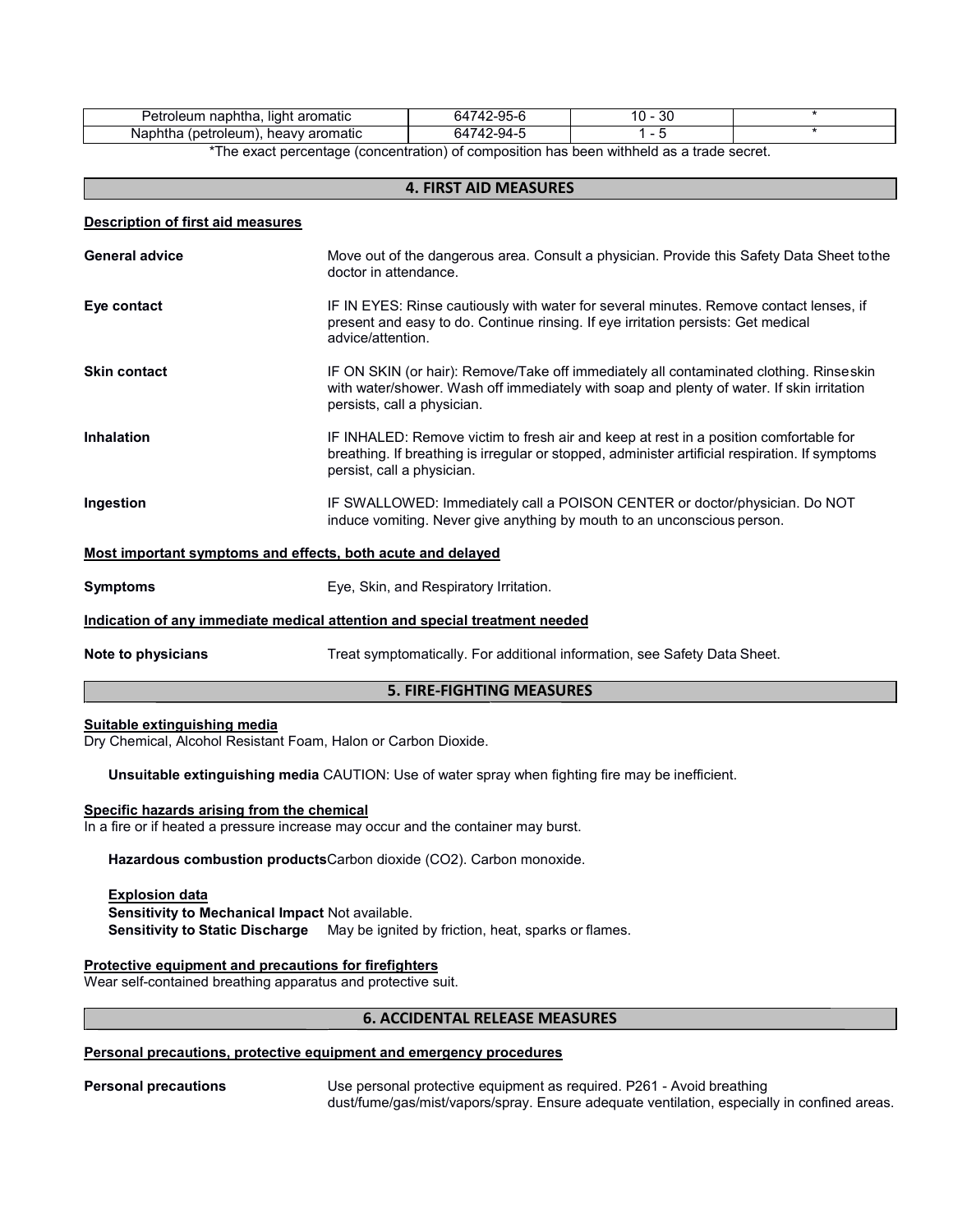|                                                              | Remove all sources of ignition. Evacuate personnel to safe areas. Beware of vapors<br>accumulating to form explosive concentrations. Vapors can accumulate in low areas.                                                                                                                                                                                                                                                                                                                                                                                                                      |
|--------------------------------------------------------------|-----------------------------------------------------------------------------------------------------------------------------------------------------------------------------------------------------------------------------------------------------------------------------------------------------------------------------------------------------------------------------------------------------------------------------------------------------------------------------------------------------------------------------------------------------------------------------------------------|
| <b>Environmental precautions</b>                             |                                                                                                                                                                                                                                                                                                                                                                                                                                                                                                                                                                                               |
| <b>Environmental precautions</b>                             | Prevent further leakage or spillage if safe to do so. Do not allow product to enter any drains<br>or waterways.                                                                                                                                                                                                                                                                                                                                                                                                                                                                               |
| Methods and material for containment and cleaning up         |                                                                                                                                                                                                                                                                                                                                                                                                                                                                                                                                                                                               |
| <b>Methods for containment</b>                               | Prevent further leakage or spillage if safe to do so. Dike to collect large liquid spills.                                                                                                                                                                                                                                                                                                                                                                                                                                                                                                    |
| Methods for cleaning up                                      | Use a non-combustible material like vermiculite or sand to soak up the product and place<br>into a container for later disposal. Use clean non-sparking tools to collect absorbed<br>material. Dispose according to local regulations.                                                                                                                                                                                                                                                                                                                                                        |
|                                                              | 7. HANDLING AND STORAGE                                                                                                                                                                                                                                                                                                                                                                                                                                                                                                                                                                       |
| <b>Precautions for safe handling</b>                         |                                                                                                                                                                                                                                                                                                                                                                                                                                                                                                                                                                                               |
| Advice on safe handling                                      | Do not handle until all safety precautions have been read and understood. Avoid contact<br>with skin and eyes. Avoidbreathing dust/fume/gas/mist/vapours/spray. Keep away from<br>heat, hot surfaces, sparks, open flames and otherignition sources. No smoking. Ground and<br>bond container and receiving equipment. Take measures to prevent thebuildup of<br>electrostatic charge. Use non-sparking tools. Wash hands and skin thoroughly after<br>handling. Use onlyoutdoors or in a well-ventilated area. Wear protective gloves/protective<br>clothing/eye protection/face protection. |
| Conditions for safe storage, including any incompatibilities |                                                                                                                                                                                                                                                                                                                                                                                                                                                                                                                                                                                               |
| <b>Storage Conditions</b>                                    | Keep container tightly closed in a dry and well-ventilated place. Containers which are<br>opened must be carefully resealed and kept upright to prevent leakage.                                                                                                                                                                                                                                                                                                                                                                                                                              |
| Incompatible materials                                       | Keep away from strong oxidizing agents, strong alkalis, and strong acids.                                                                                                                                                                                                                                                                                                                                                                                                                                                                                                                     |
|                                                              | 8. EXPOSURE CONTROLS/PERSONAL PROTECTION                                                                                                                                                                                                                                                                                                                                                                                                                                                                                                                                                      |
| <b>Control parameters</b>                                    |                                                                                                                                                                                                                                                                                                                                                                                                                                                                                                                                                                                               |
| <b>Exposure Guidelines</b>                                   | Dimethyl Carbonate - CAS 616-38-6: None Established. Petroleum Naphtha, Light<br>Aromatic, CAS# 64742-95-6: OSHA 100 ppm TWA. Naphtha (petroleum), heavy aromatic -<br>CAS# 64742-94-5: None Established. Copolymer of Styrene and 2-Ethylhexylacrylate -<br>CAS 25153-46-2: None Established.                                                                                                                                                                                                                                                                                                |
| <b>Appropriate engineering controls</b>                      |                                                                                                                                                                                                                                                                                                                                                                                                                                                                                                                                                                                               |
| <b>Engineering Controls</b>                                  | General/Local Ventilation Recommended.                                                                                                                                                                                                                                                                                                                                                                                                                                                                                                                                                        |
|                                                              | Individual protection measures, such as personal protective equipment                                                                                                                                                                                                                                                                                                                                                                                                                                                                                                                         |
| <b>Eye/face protection</b>                                   | Wear safety glasses with side shields (or goggles).                                                                                                                                                                                                                                                                                                                                                                                                                                                                                                                                           |
| Skin and body protection                                     | Wear impervious protective clothing, including boots, gloves, lab coat, apron or coveralls,<br>as appropriate, to prevent skin contact. Wear chemical resistant gloves at minimum. Wash<br>skin immediately upon contact. Wash hands at mealtime and end of shift.                                                                                                                                                                                                                                                                                                                            |
| <b>Respiratory protection</b>                                | Use respiratory protection unless adequate local exhaust ventilation is provided or<br>exposure assessment demonstrates that exposures are within recommended exposure<br>guidelines. Where concentrations are above recommended limits or are unknown,<br>appropriate respiratory protection should be worn. Follow OSHA respirator regulations (29<br>CFR 1910.134) and use NIOSH/MSHA approved respirators.                                                                                                                                                                                |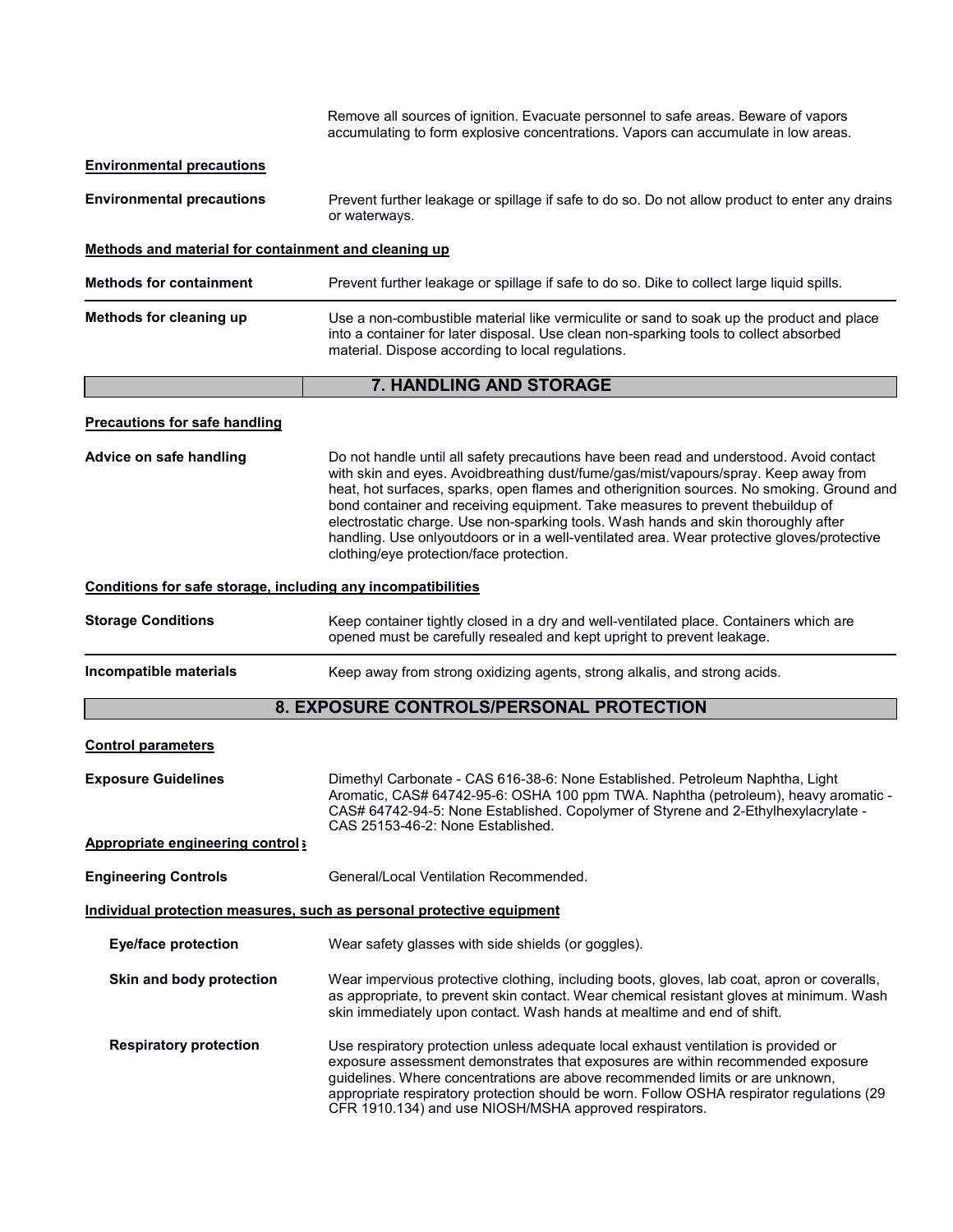**General Hygiene Considerations** Handle in accordance with good industrial hygiene and safety practice. Wash handsbefore and after breaks and at the end of the work day.

#### **9. PHYSICAL AND CHEMICAL PROPERTIES**

#### **Information on basic physical and chemical properties**

| <b>Physical state</b><br>Appearance<br>Color                                                                                                                                                                                                                                                                                                                | liquid<br><b>Transparent Liquid</b><br>Transparent Liquid - May have slight<br>color due to performance additives.                                                                                                  | Odor<br><b>Odor threshold</b> | Solvent<br>No data available |
|-------------------------------------------------------------------------------------------------------------------------------------------------------------------------------------------------------------------------------------------------------------------------------------------------------------------------------------------------------------|---------------------------------------------------------------------------------------------------------------------------------------------------------------------------------------------------------------------|-------------------------------|------------------------------|
| <b>Property</b><br>рH<br>Melting point / freezing point<br>Boiling point / boiling range                                                                                                                                                                                                                                                                    | <b>Values</b><br>Not Relevant<br>Not Available<br>149 °C                                                                                                                                                            | Remarks • Method              |                              |
| <b>Flash point</b><br><b>Evaporation rate</b><br>Flammability (solid, gas)<br><b>Flammability Limit in Air</b>                                                                                                                                                                                                                                              | 18.3 °C<br>(65 °F)<br>Not Available<br>Not Relevant                                                                                                                                                                 | CC (closed cup)               |                              |
| <b>Upper flammability limit:</b><br>Lower flammability limit:                                                                                                                                                                                                                                                                                               | 7.0%<br>1.0%                                                                                                                                                                                                        |                               |                              |
| Vapor pressure<br><b>Vapor density</b><br><b>Relative density</b><br><b>Water solubility</b><br>Solubility in other solvents<br><b>Partition coefficient</b><br><b>Autoignition temperature</b><br><b>Decomposition temperature</b><br><b>Kinematic viscosity</b><br><b>Dynamic viscosity</b><br><b>Explosive properties</b><br><b>Oxidizing properties</b> | Not Available<br>Not Available<br>.994 @ 70 Degrees F<br>Insoluble in water<br>Not Available<br>Not Available<br>Not Available<br>Not Available<br>Not Available<br>Not Available<br>Not Available<br>Not Available |                               |                              |
| <b>Other Information</b>                                                                                                                                                                                                                                                                                                                                    |                                                                                                                                                                                                                     |                               |                              |
| <b>Softening point</b><br><b>Molecular weight</b><br><b>VOC Content (%)</b><br><b>Density</b><br><b>Bulk density</b>                                                                                                                                                                                                                                        | Not Relevant<br>Not Available<br>$<$ 350 g/L<br>Not Available<br>Not Available                                                                                                                                      |                               |                              |

### **10. STABILITY AND REACTIVITY**

# **Reactivity**

Not Available

**Chemical stability** Stable. **Possibility of Hazardous Reactions** Hazardous polymerization does not occur. **Conditions to avoid** Heat, flames and sparks. **Incompatible materials** Keep away from strong oxidizing agents, strong alkalis, and strong acids. **Hazardous Decomposition Products** Hazardous decomposition products formed under fire conditions, carbon oxides.

**11. TOXICOLOGICAL INFORMATION**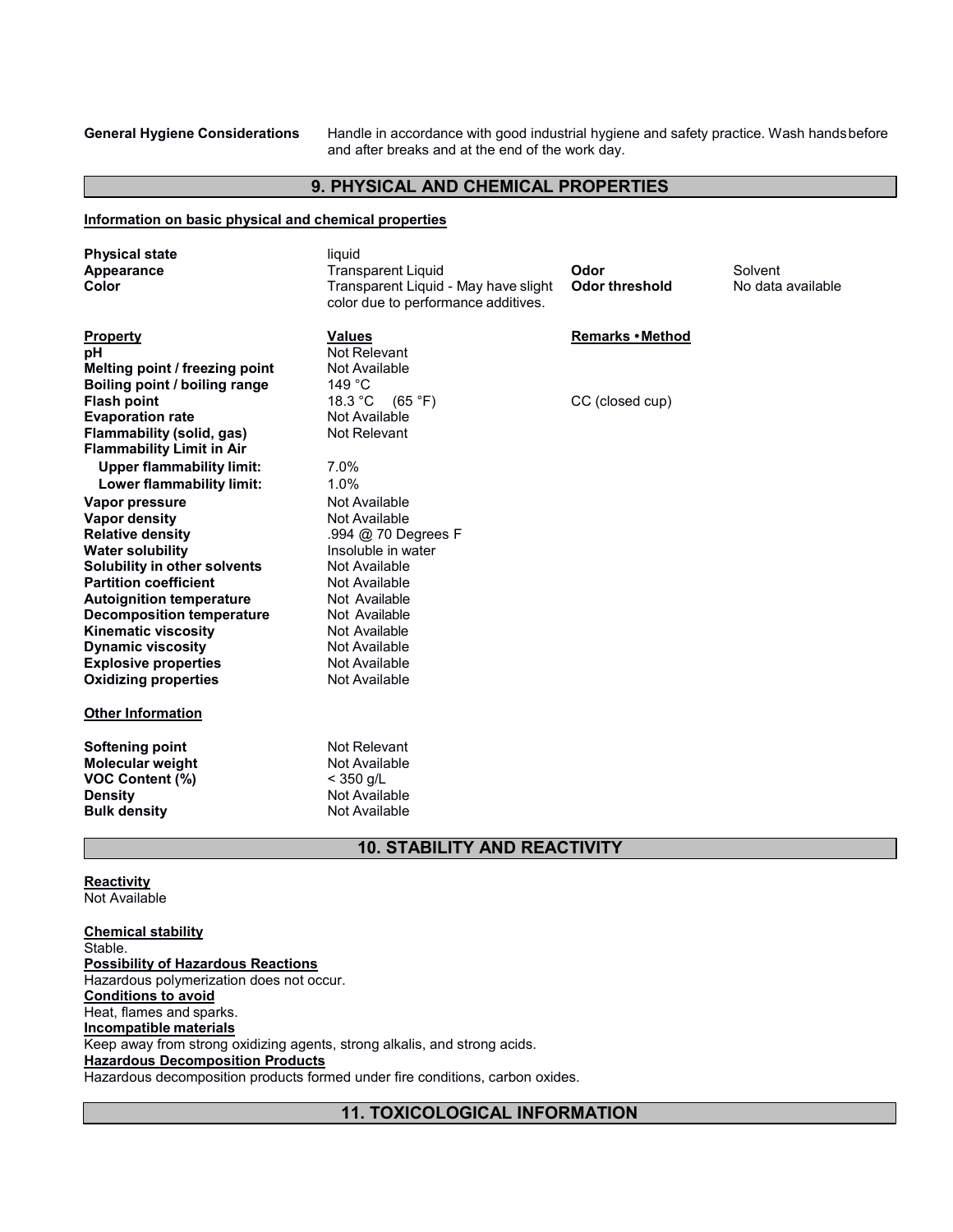#### **Information on likely routes of exposure**

#### **Product Information**

| Inhalation          | Direct contact and vapor inhalation. |
|---------------------|--------------------------------------|
| Eye contact         | Direct contact.                      |
| <b>Skin contact</b> | Direct contact.                      |
| Ingestion           | Direct contact.                      |

| <b>Chemical Name</b>                                  | Oral LD50             | Dermal LD50             | <b>Inhalation LC50</b>                              |
|-------------------------------------------------------|-----------------------|-------------------------|-----------------------------------------------------|
| Dimethyl carbonate<br>616-38-6                        | $= 13000$ mg/kg (Rat) | $>$ 5 g/kg (Rabbit)     | $= 140$ mg/L (Rat) 4 h                              |
| Petroleum naphtha, light aromatic<br>64742-95-6       |                       | $>$ 2000 mg/kg (Rabbit) | $(Rat)$ 4 h = 3400 ppm<br>$> 5.2$ mg/L<br>Rat ) 4 h |
| Naphtha (petroleum), heavy<br>laromatic<br>64742-94-5 | $>$ 5000 mg/kg (Rat)  | $> 2$ mL/kg (Rabbit)    | $>$ 590 mg/m <sup>3</sup> (Rat) 4 h                 |

#### **Information on toxicological effects**

**Symptoms** May cause drowsiness or dizziness if inhaled. May cause respiratory irritation.Causes serious eye irritation. Causes skin irritation.

#### **Delayed and immediate effects as well as chronic effects from short and long-term exposure**

| <b>Skin corrosion/irritation</b>  | Causes severe burns. Irritating to skin.                                                                                                                            |
|-----------------------------------|---------------------------------------------------------------------------------------------------------------------------------------------------------------------|
| Serious eye damage/eye irritation | Irritating to eyes. Risk of serious damage to eyes.                                                                                                                 |
| <b>Irritation</b>                 | Irritating to eyes, respiratory system and skin.                                                                                                                    |
| <b>Sensitization</b>              | No data available.                                                                                                                                                  |
| <b>Germ cell mutagenicity</b>     | No data available.                                                                                                                                                  |
| Carcinogenicity                   | Naphtha (petroleum), heavy aromatic (CAS#64742-94-5) Contains an ingredient, Cumene<br>which is classified by IARC as "possibly carcinogenic to humans" (Group 2B). |
| <b>Reproductive toxicity</b>      | Not Available.                                                                                                                                                      |
| <b>STOT - single exposure</b>     | Not Available.                                                                                                                                                      |
| <b>STOT - repeated exposure</b>   | Not Available.                                                                                                                                                      |
| <b>Aspiration hazard</b>          | Not Available.                                                                                                                                                      |

#### **Numerical measures of toxicity - Product Information**

### **12. ECOLOGICAL INFORMATION**

Material is expected to be harmful to aquatic organisms. May cause long-term adverse effects in the aquatic environment.

#### **Ecotoxicity**

| <b>Chemical Name</b>              | Algae/aquatic plants           | Fish                              | <b>Crustacea</b>              |
|-----------------------------------|--------------------------------|-----------------------------------|-------------------------------|
| Petroleum naphtha, light aromatic |                                | 9.22: 96 h Oncorhynchus mykiss    | 6.14: 48 h Daphnia magna mg/L |
| 64742-95-6                        |                                | mg/L LC50                         | EC50                          |
| Naphtha (petroleum), heavy        | 2.5: 72 h Skeletonema costatum | 19: 96 h Pimephales promelas mg/L | 0.95: 48 h Daphnia magna mg/L |
| aromatic                          | mg/L EC50                      | LC50 static 2.34: 96 h            | EC50                          |
| 64742-94-5                        |                                | Oncorhynchus mykiss mg/L LC50     |                               |
|                                   |                                | 1740: 96 h Lepomis macrochirus    |                               |
|                                   |                                | mg/L LC50 static 45: 96 h         |                               |
|                                   |                                | Pimephales promelas mg/L LC50     |                               |
|                                   |                                | flow-through 41: 96 h Pimephales  |                               |
|                                   |                                | promelas mg/L LC50                |                               |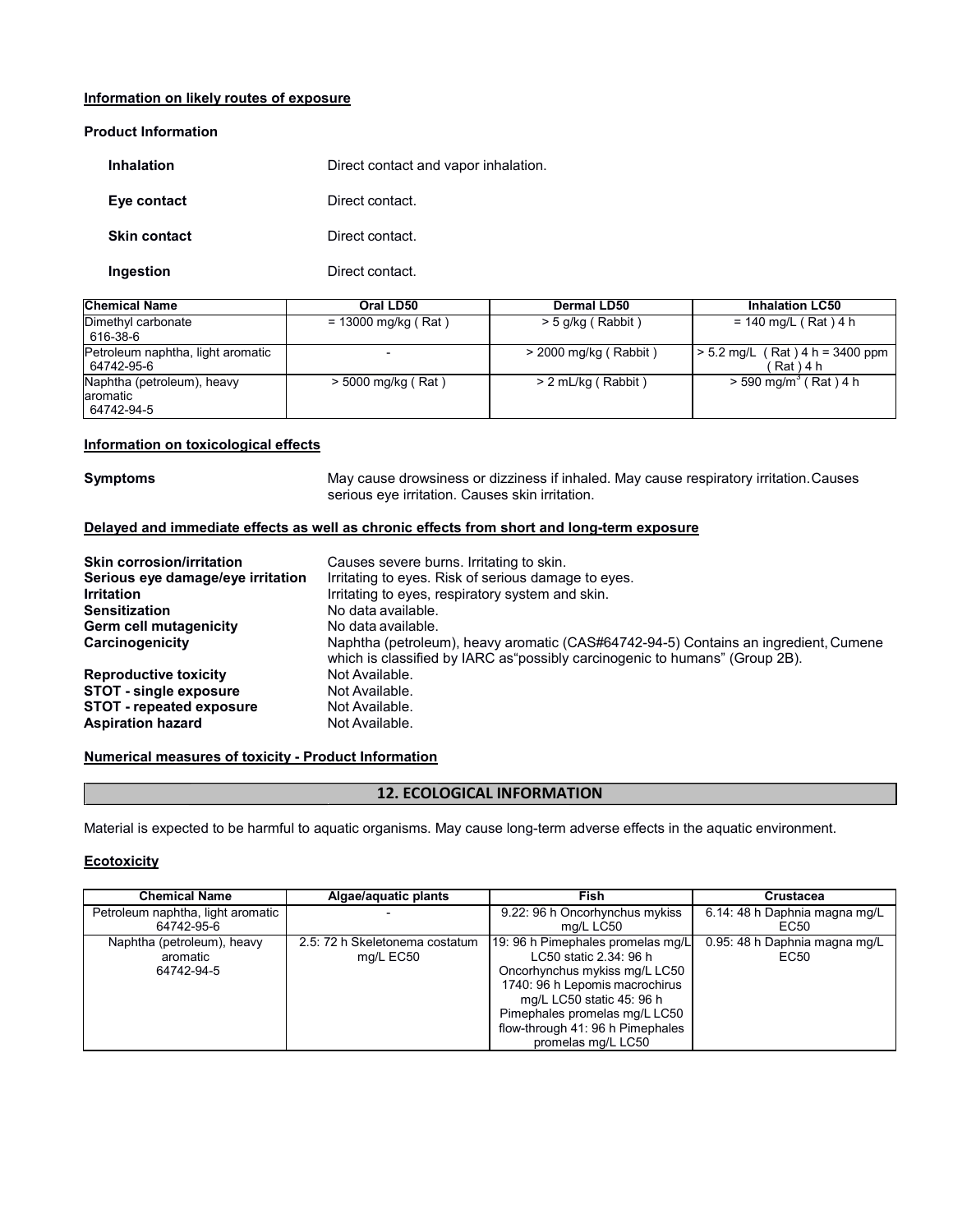#### **Persistence and degradability**

No data available.

#### **Bioaccumulation**

#### No data available.

| <b>Chemical Name</b>                | <b>Partition coefficient</b> |
|-------------------------------------|------------------------------|
| Naphtha (petroleum), heavy aromatic | 2.9 - 6.1                    |
| 64742-94-5                          |                              |

**Other adverse effects** No data available.

### **13. DISPOSAL CONSIDERATIONS**

#### **Waste treatment methods**

| <b>Disposal of wastes</b> | Under RCRA 40 CFR 261 this material is a hazardous waste. Dispose of in accordance<br>with all federal, state, and local regulations. If uncertain of local reguirements, contact the<br>proper environmental authorities for information on waste disposal in your area. Contact a<br>licensed professional waste disposal service to dispose of this material. |
|---------------------------|------------------------------------------------------------------------------------------------------------------------------------------------------------------------------------------------------------------------------------------------------------------------------------------------------------------------------------------------------------------|
| Contaminated packaging    | Dispose of in accordance with federal, state and local regulations.                                                                                                                                                                                                                                                                                              |

# **14. TRANSPORT INFORMATION**

| <b>DOT</b><br><b>Marine pollutant</b> | UN1263, PAINT RELATED MATERIAL, 3, II<br>Material is expected to be harmful to aquatic organisms. May cause long-term adverse<br>effects in the aquatic environment. |
|---------------------------------------|----------------------------------------------------------------------------------------------------------------------------------------------------------------------|
| <b>IATA</b>                           | UN1263, PAINT RELATED MATERIAL, 3, II                                                                                                                                |
| <b>IMDG</b>                           | UN1263, PAINT RELATED MATERIAL, 3, II                                                                                                                                |

# **15. REGULATORY INFORMATION**

| <b>International Inventories</b> |                 |
|----------------------------------|-----------------|
| <b>TSCA</b>                      | Complies        |
| <b>DSL/NDSL</b>                  | Complies        |
| <b>EINECS/ELINCS</b>             | Does not comply |
| <b>ENCS</b>                      | Complies        |
| <b>IECSC</b>                     | Complies        |
| <b>KECL</b>                      | Complies        |
| <b>PICCS</b>                     | Complies        |
| <b>AICS</b>                      | Complies        |

**Legend:** 

**TSCA** - United States Toxic Substances Control Act Section 8(b) Inventory

**DSL/NDSL** - Canadian Domestic Substances List/Non-Domestic Substances List

**EINECS/ELINCS** - European Inventory of Existing Chemical Substances/European List of Notified Chemical Substances